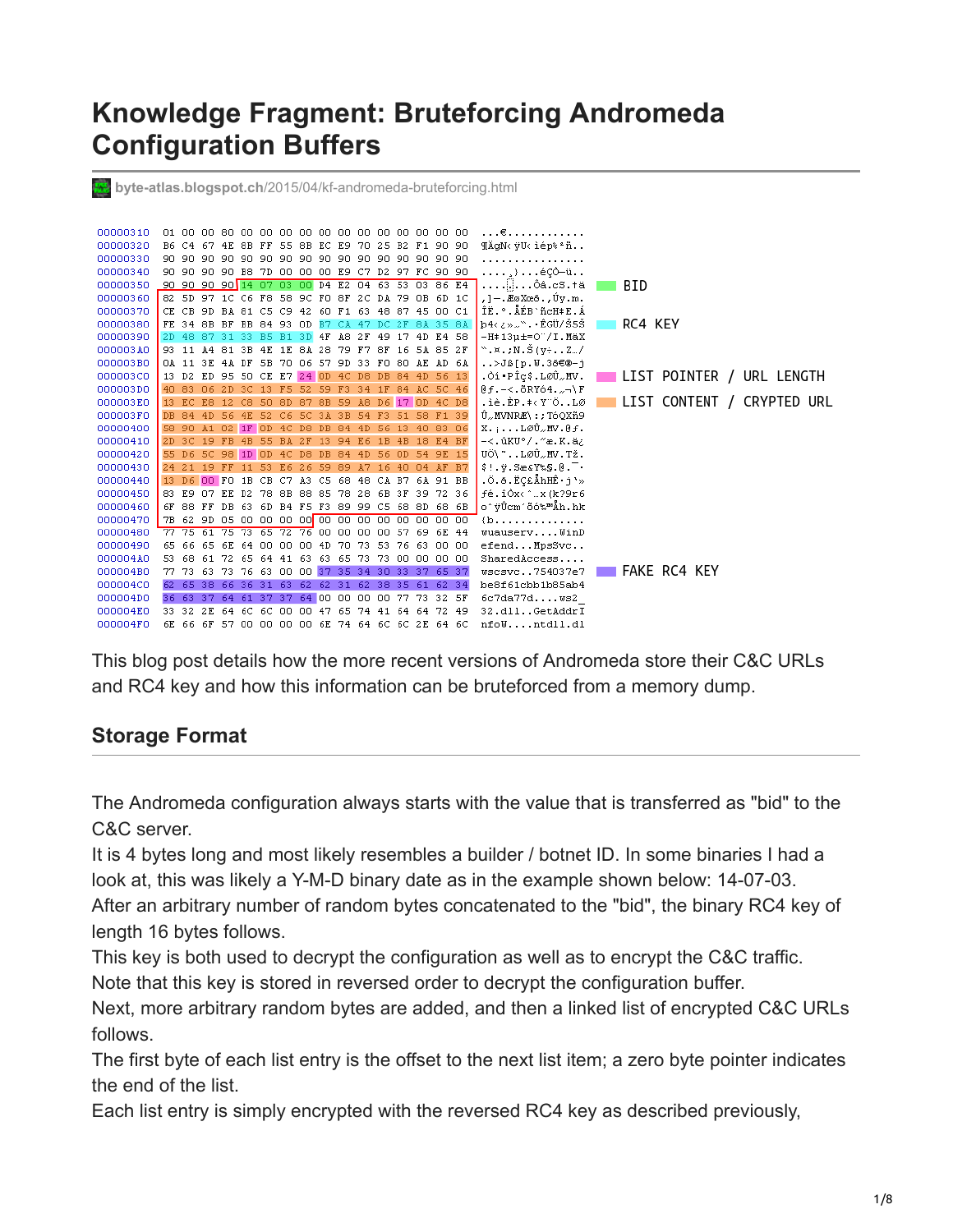resulting in the crypted C&C entries having identical substrings at the start, the crypted equivalent of "http" => "\x0D\x4C\xD8\xDB".



Andromeda config buffer and fake RC4 key

## **Concealment of the configuration on bot initialization**

During its initialization, the Andromeda bot parses this configuration buffer and stores its parts on the heap. Each data blob is prefixed with an indicator (crc32 over part of host processes' header, or 0x706e6800, xor bot\_id), allowing the malware to identify its fragments on the heap in a similar way to the technique known as [egg hunting](https://www.corelan.be/index.php/2010/01/09/exploit-writing-tutorial-part-8-win32-egg-hunting/).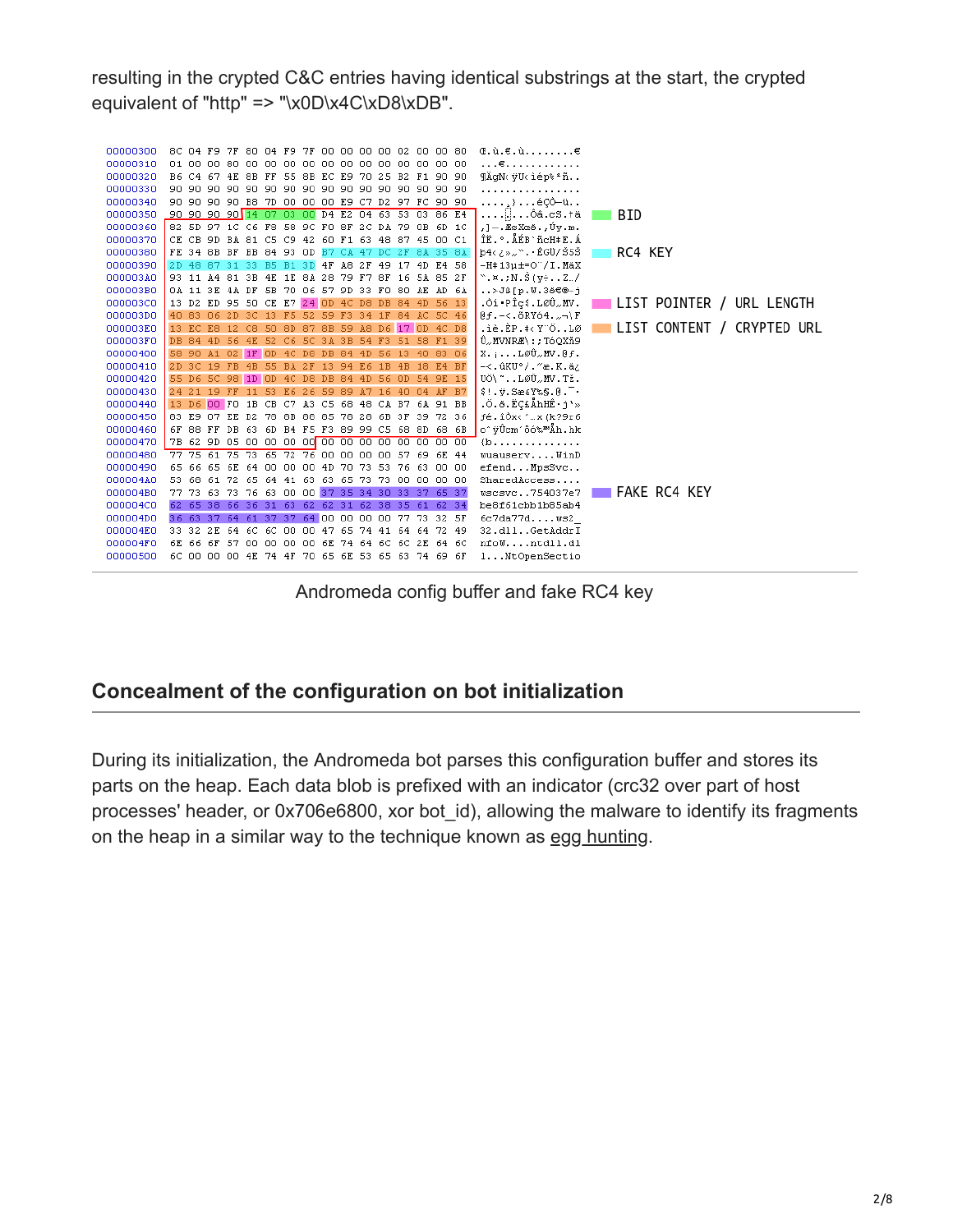| parseConfig      | proc near      |                                                  | ĵ. |  | CODE XREF: sub_7FF93428+91.4p<br>DATA XREF: destroyParseConfig+540 |
|------------------|----------------|--------------------------------------------------|----|--|--------------------------------------------------------------------|
| $var_24$         |                | $=$ dword ptr $-24h$                             |    |  |                                                                    |
| $var_20$         |                | $=$ dword ptr $-20h$                             |    |  |                                                                    |
| $arg_0$          | = dword ptr    | -R                                               |    |  |                                                                    |
|                  | push           | ebp                                              |    |  |                                                                    |
|                  | mov<br>sub     | ebp, esp<br>24ĥ<br>esp,                          |    |  |                                                                    |
|                  | push           | 21 h                                             |    |  |                                                                    |
|                  | call<br>mnu    | allocateMemory                                   |    |  |                                                                    |
|                  | test           | ds:rc4key_offset, eax                            |    |  |                                                                    |
|                  | jz             | eax, eax<br>locret_7FF90F5D                      |    |  |                                                                    |
|                  | nov<br>and     | eax, [ebp+arg_0]<br>$[ebp+var_20]$ , 0           |    |  |                                                                    |
|                  | push           | esi<br>eax, 443BB35Dh                            |    |  |                                                                    |
|                  | xor<br>push    | edi                                              |    |  |                                                                    |
|                  | XOP            | edi, edi                                         |    |  |                                                                    |
|                  | mov<br>xor     | [ebp+var_24], eax<br>esi, esi                    |    |  |                                                                    |
| loc_7FF90EBF:    |                |                                                  |    |  | ; CODE XREF: parseConfig+594j                                      |
|                  | push           | dword ptr ds:rc4key[esi]                         |    |  |                                                                    |
|                  | call<br>push   | j_ntohl<br>$\overline{\mathbf{e}}$ ax            |    |  |                                                                    |
|                  | lea            | [ebp+var_24]<br>eax,                             |    |  |                                                                    |
|                  | push<br>mou    | eax                                              |    |  |                                                                    |
|                  | add            | eax, ds:rc4key_offset<br>eax, edi                |    |  |                                                                    |
|                  | push           | eax                                              |    |  |                                                                    |
|                  | call<br>add    | ds:wsprintfA<br>esi, 4                           |    |  |                                                                    |
|                  | add            | $\overline{eg}$ , $\overline{eg}$ .              |    |  |                                                                    |
|                  | add<br>cmp     | $e$ si, 10h                                      |    |  |                                                                    |
|                  | jЬ             | short loc_7FF90EBF                               |    |  |                                                                    |
|                  | mov<br>xor     | eax, ds:rc4key_offset<br>ecx, ecx<br>eax, 1Fh    |    |  |                                                                    |
|                  | add            |                                                  |    |  |                                                                    |
| loc_7FF90EF5:    |                |                                                  |    |  | ; CODE XREF: parseConfig+701j                                      |
|                  | nov<br>mov     | dl, [eax]<br>byte ptr [ebp+ecx+var_24], dl       |    |  |                                                                    |
|                  | inc            | ecx                                              |    |  |                                                                    |
|                  | dec<br>cmp     | eax<br>ex.20 <sub>h</sub>                        |    |  |                                                                    |
|                  | jb             | short loc_7FF90EF5                               |    |  |                                                                    |
|                  | mov<br>and     | al, ds:cnc_urls<br>[ebp+arg_0], 0                |    |  |                                                                    |
|                  | mov            | esi, offset cnc_urls                             |    |  |                                                                    |
|                  | test<br>jz     | al, al<br>short loc_7FF90F5B                     |    |  |                                                                    |
|                  | push           | ebx                                              |    |  |                                                                    |
| loc_7FF90F15:    |                |                                                  |    |  | ; CODE XREF: parseConfig+C84j                                      |
|                  | movzx<br>lea   | edi, al<br>eax, [edi+5]                          |    |  |                                                                    |
|                  | push           | eax                                              |    |  |                                                                    |
|                  | call<br>nov    | allocateMemory                                   |    |  |                                                                    |
|                  | 0P             | ecx, [ebp+arg_0]<br>ecx, 706E6800h               |    |  |                                                                    |
|                  | xor<br>lea     | ecx, ds:dwBotId<br>ebx, [eax+4]                  |    |  |                                                                    |
|                  | push           | ebx                                              |    |  |                                                                    |
|                  | mou<br>push    | [eax], ecx<br>edi                                |    |  |                                                                    |
|                  | lea            | eax,<br>[esi+1]                                  |    |  |                                                                    |
|                  | push<br>call   | eax<br>memopy                                    |    |  |                                                                    |
|                  | push           | edi                                              |    |  |                                                                    |
|                  | push<br>push   | $rac{b}{20h}$                                    |    |  |                                                                    |
|                  | lea            | eax, [ebp+var_24]                                |    |  |                                                                    |
|                  | push<br>call   | eax<br>rc4crypt                                  |    |  |                                                                    |
|                  | inc            | [ebp+arg_0]                                      |    |  |                                                                    |
|                  | lea<br>mov     | esi, [esi+edi+1]<br>al, [esi+edi+1]<br>al, [esi] |    |  |                                                                    |
|                  | test           | al, al                                           |    |  |                                                                    |
|                  | jnz<br>pop     | short loc_7FF90F15<br>ebx                        |    |  |                                                                    |
| loc_7FF90F5B:    |                |                                                  |    |  | ; CODE XREF: parseConfig+821j                                      |
|                  | pop            | edi                                              |    |  |                                                                    |
|                  | pop            | esi                                              |    |  |                                                                    |
| locret_7FF90F5D: |                |                                                  |    |  | ; CODE XREF: parseConfig+141j                                      |
|                  | leave<br>retn. | 4                                                |    |  |                                                                    |
| parseConfig      | endp           |                                                  |    |  |                                                                    |
|                  |                |                                                  |    |  |                                                                    |

function used to handle the config and store rc4\_key + C&C URLs on the heap

Afterwards, as a means of anti-analysis, the parsing routine is overwritten with a static 4 bytes (to kill the function prologue) and another function of the bot (in this case the function responsible for settings up hooking) in order to destroy the pointers to the RC4 key and C&C list.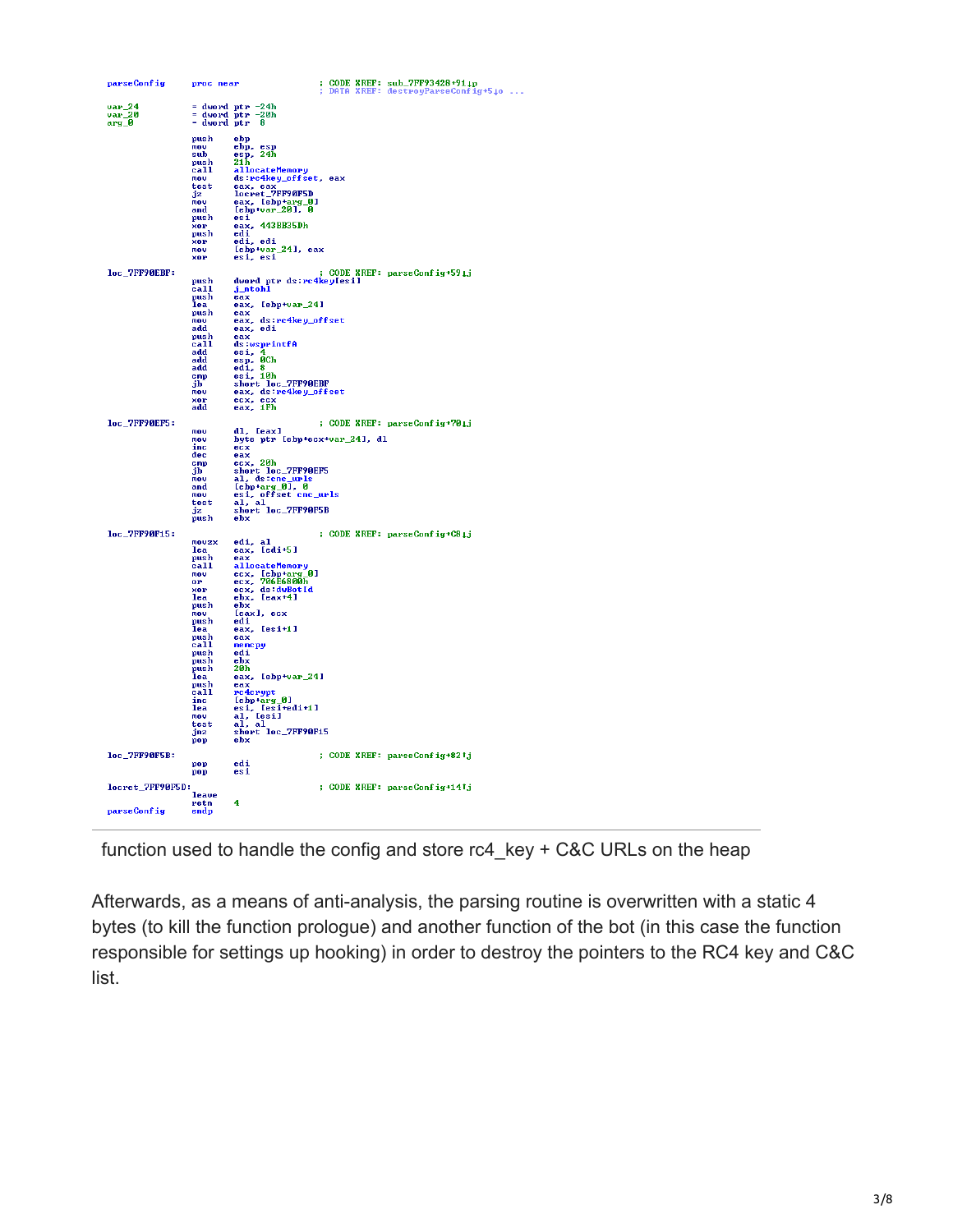

top: function to destroy the parseConfig by overwriting with installHooks(), left: installHooks() right: resulting parseConfig

# **Extraction of RC4 key and C&C URLs**

Although the exact offsets of RC4 key and C&C URL list are not available when examining a finally initialized Andromeda memory image in the injected process, it is possible to recover this information through guessing.

### **Finding the "bid"**

Characteristic for all encountered versions of Andromeda is a format string similar to the following:

id:%lu|bid:%lu|os:%lu|la:%lu|rg:%lu

or more recently:

{"id":%lu,"bid":%lu,"os":%lu,"la":%lu,"rg":%lu}

As its fields are likely filled in with a \*sprintf\* function, we can identify the offset of the "bid" by statically examining parameters passed to said string format API call (this can e.g. be achieved with a carefully crafted regex).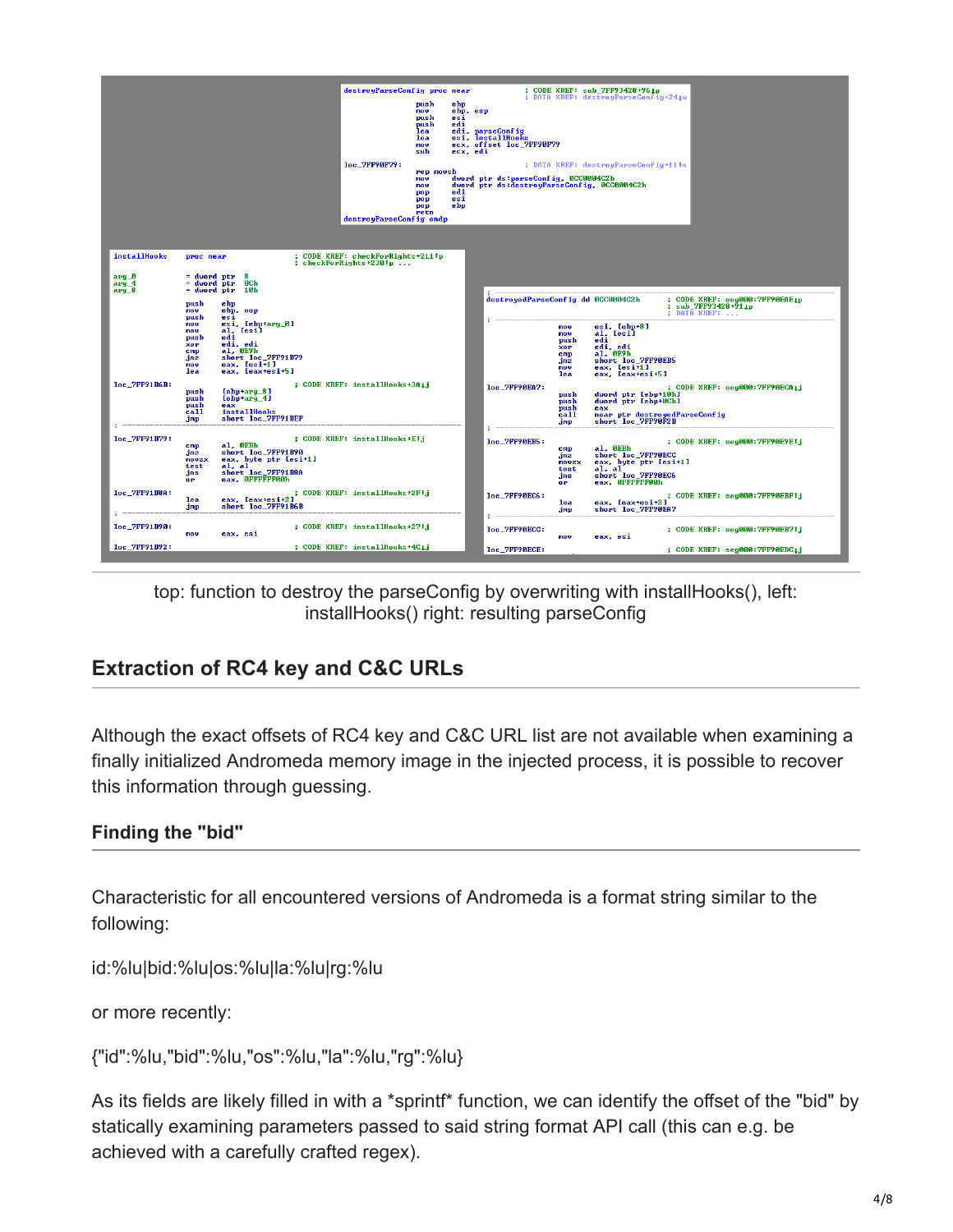|    | دو کی س      |                           |  |      |                                                                         |
|----|--------------|---------------------------|--|------|-------------------------------------------------------------------------|
|    |              | E8 02 0B 00 00            |  | call | sub 7FF91BF5                                                            |
|    |              | IFF 35 80 3D F9 7F        |  | push | 7FF90354 botnet id<br>ds:dword 7FF93D80<br>dd 38714h<br>7FF90358        |
|    |              | A3 88 3D F9 7F            |  | mov  | db 004h : +<br>ds:dword 7FF93D88, eax<br><b>7FF98359</b><br>db 0E2h ; G |
| 50 |              |                           |  | push | <b>7FF9835A</b><br>eax                                                  |
|    |              | <b>IFF 35 90 3D F9 7F</b> |  | push | 7FF9035B<br>63h : c<br>ds:os id<br>53h : S<br><b>7FF9835C</b><br>db     |
|    |              | IFF 35 54 03 F9 7F        |  | push | <b>7FF9835D</b><br>$_{3}$<br>db<br>ds:botnet id                         |
|    |              | IFF 35 78 3D F9 7F        |  | push | ds:bot id                                                               |
|    |              | 68 8C 05 F9 7F            |  | push | offset aIdLuBidLuOsLuL ; "id:%lu bid:%lu os:%lu la:%lu rq:%lu"          |
| 57 |              |                           |  | push | edi                                                                     |
|    |              | IFF 15 E4 01 F9 7F        |  | call | ds:jmp sprintf                                                          |
|    | 183 C4 1C    |                           |  | add  | esp, 1Ch                                                                |
|    | <b>88 D8</b> |                           |  | mov  | ebx, eax                                                                |
|    |              | IE8 EC FE FF FF           |  | call | sub 7FF91013                                                            |
|    | <b>8BF0</b>  |                           |  | mov  | esi, eax                                                                |
|    | 185 F6       |                           |  | test | esi, esi                                                                |
|    | 74 2D        |                           |  | iz   | short loc 7FF9115A                                                      |

reference to the botnet/builder id "bid" with a characteristic sequence of instructions

Treating the "bid" as start for the potential configuration buffer, we can assume its end by searching for a zero dword value starting at the offset of the "bid".

For the tested memory dumps, the resulting potential configuration buffer had a length of around 300 bytes.

#### **Identifying crypted C&C URL candidates**

As described above, the C&C URLs are stored as a linked list.

Randomly assuming that a server address will be somewhere between 0x8 and 0x30 characters long, we can extract all byte sequences from the potential configuration buffer that match this property (start bytes highlighted):

```
0000 14 07 03 00 d4 e2 04 63 53 03 86 e4 82 5d 97 1c .......cS....].
0010 c6 f8 58 9c f0 8f 2c da 79 0b 6d 1c ce cb 9d ba ..X...,.y.m.....
0020 81 c5 c9 42 60 f1 63 48 87 45 00 c1 fe 34 8b bf ...B'.cH.E...4..
0030 bb 84 93 0d b7 ca 47 dc 2f 8a 35 8a 2d 48 87 31 ......G./.5.-H.1
0040 33 b5 b1 3d 4f a8 2f 49 17 4d e4 58 93 11 a4 81 3..=O./I.M.X....
0050 3b 4e 1e 8a 28 79 f7 8f 16 5a 85 2f 0a 11 3e 4a ;N..(y...Z./..>J
0060 df 5b 70 06 57 9d 33 f0 80 ae ad 6a 13 d2 ed 95 .[p.W.3....j....
0070 50 ce e7 24 0d 4c d8 db 84 4d 56 13 40 83 06 2d P..$.L...MV.@..-
0080 3c 13 f5 52 59 f3 34 1f 84 ac 5c 46 13 ec e8 12 <..RY.4....F....
0090 c8 50 8d 87 8b 59 a8 d6 17 0d 4c d8 db 84 4d 56 .P...Y....L...MV
00a0 4e 52 c6 5c 3a 3b 54 f3 51 58 f1 39 58 90 a1 02 NR..:;T.QX.9X...
00b0 1f 0d 4c d8 db 84 4d 56 13 40 83 06 2d 3c 19 fb ..L...MV.@..-<..
00c0 4b 55 ba 2f 13 94 e6 1b 4b 18 e4 bf 55 d6 5c 98 KU./....K...U...
00d0 1d 0d 4c d8 db 84 4d 56 0d 54 9e 15 24 21 19 ff ..L...MV.T..$!..
00e0 11 53 e6 26 59 89 a7 16 40 04 af b7 13 d6 00 f0 .S.&Y...@.......
```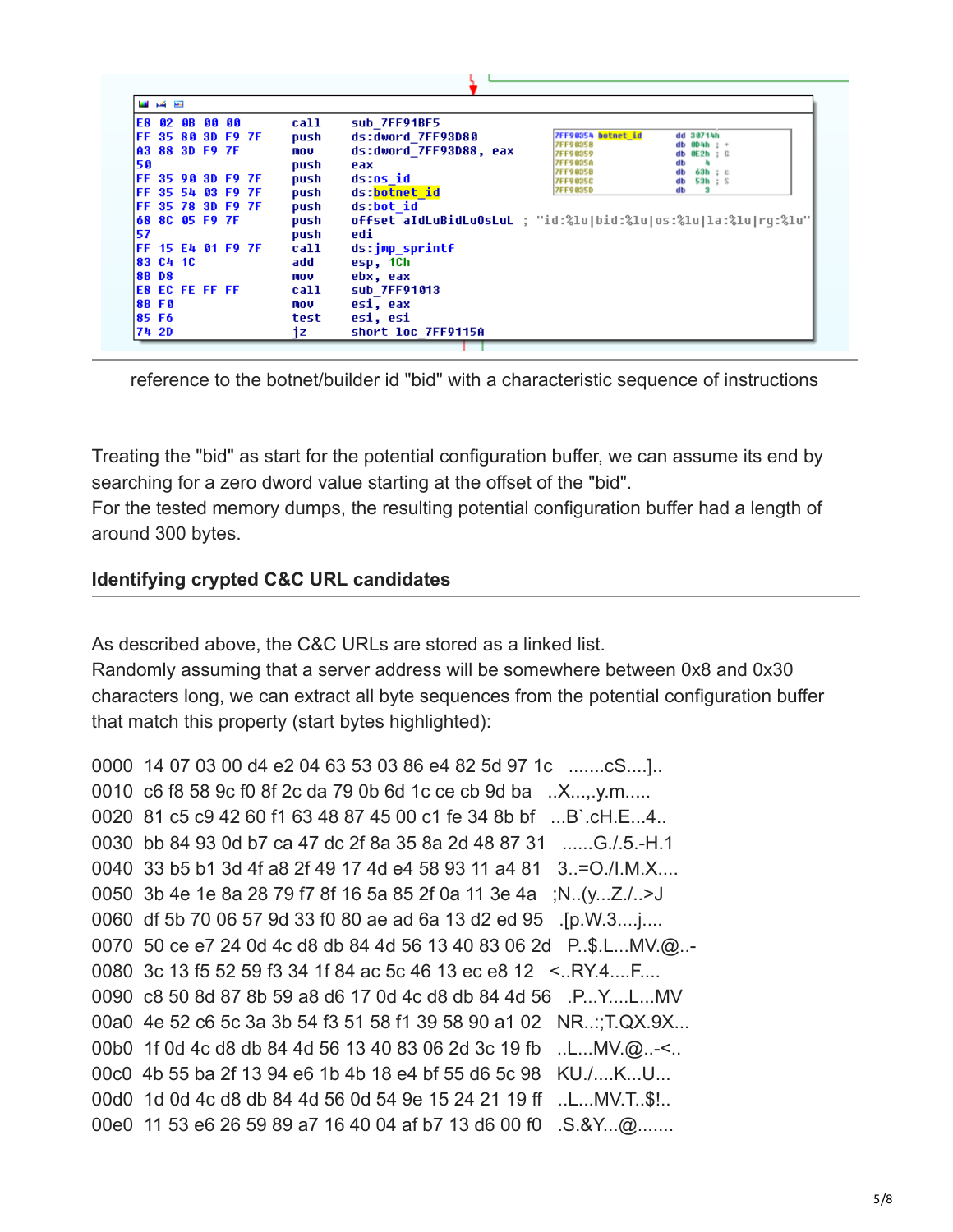00f0 1b cb c7 a3 c5 68 48 ca b7 6a 91 bb 83 e9 07 ee .....hH..j...... 0100 d2 78 8b 88 85 78 28 6b 3f 39 72 36 6f 88 ff db .x...x(k?9r6o... 0110 63 6d b4 f5 f3 89 99 c5 68 8d 68 6b 7b 62 9d 05 cm......h.hk{b..

resulting in the following candidate sequences (offset, length, start bytes):

offset: 0x000, 14->070300... offset: 0x00f, 1c->c6f858... offset: 0x016, 2c->da790b... offset: 0x019, 0b->6d1cce... offset: 0x01b, 1c->cecb9d... offset: 0x033, 0d->b7ca47... offset: 0x038, 2f->8a358a... offset: 0x03c, 2d->488731... offset: 0x046, 2f->49174d... offset: 0x048, 17->4de458... offset: 0x04d, 11->a4813b... offset: 0x052, 1e->8a2879... offset: 0x054, 28->79f78f... offset: 0x058, 16->5a852f... offset: 0x05b, 2f->0a113e... offset: 0x05c, 0a->113e4a... offset: 0x05d, 11->3e4adf... offset: 0x06c, 13->d2ed95... offset: 0x073, 24->0d4cd8... offset: 0x074, 0d->4cd8db... offset: 0x07b, 13->408306... offset: 0x07f, 2d->3c13f5... offset: 0x081, 13->f55259... offset: 0x087, 1f->84ac5c... offset: 0x08c, 13->ece812... offset: 0x08f, 12->c8508d... offset: 0x098, 17->0d4cd8... offset: 0x099, 0d->4cd8db... offset: 0x0b0, 1f->0d4cd8... offset: 0x0b1, 0d->4cd8db... offset: 0x0b8, 13->408306... offset: 0x0bc, 2d->3c19fb... offset: 0x0be, 19->fb4b55... offset: 0x0c3, 2f->1394e6... offset: 0x0c4, 13->94e61b... offset: 0x0c7, 1b->4b18e4... offset: 0x0c9, 18->e4bf55...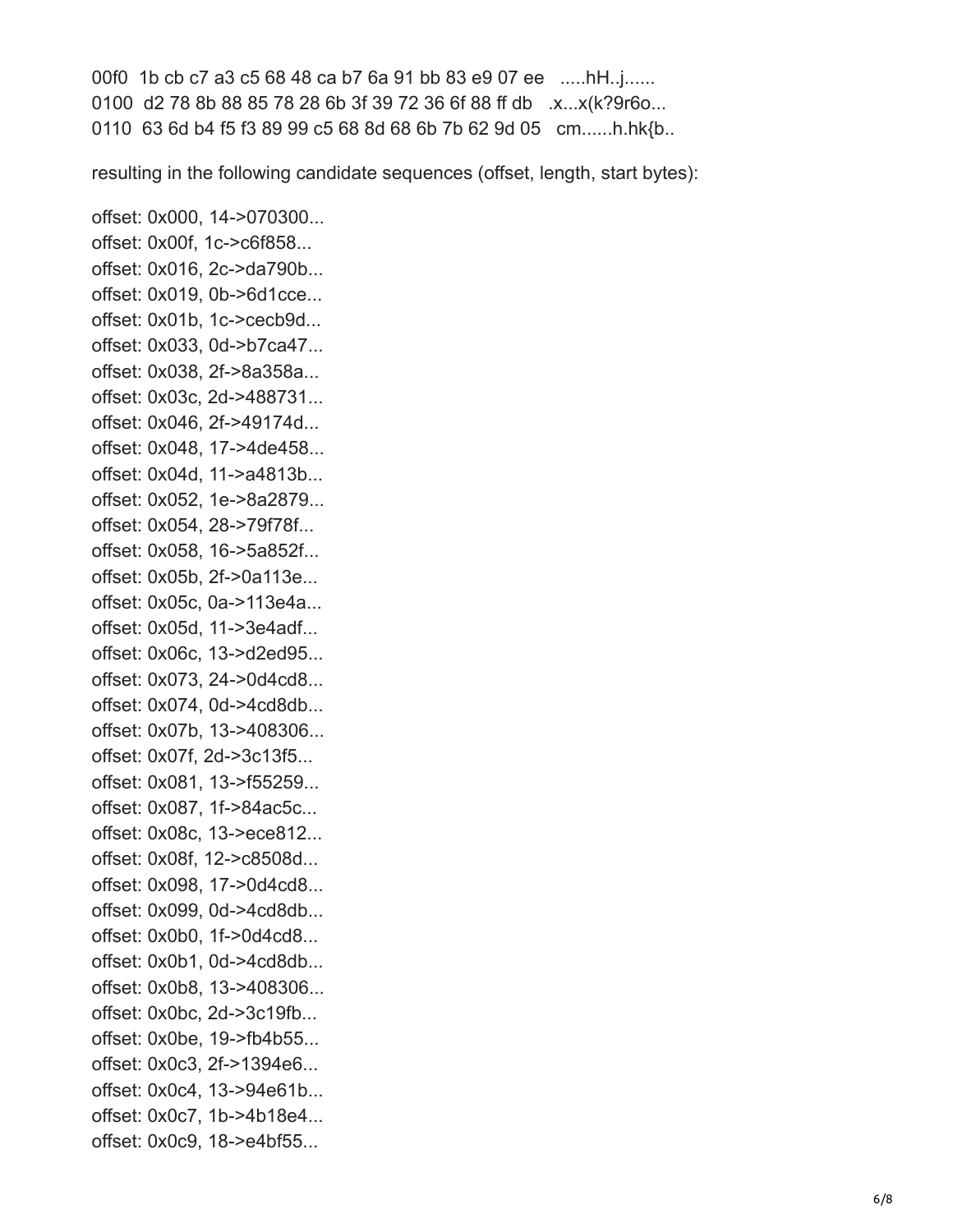offset: 0x0d0, 1d->0d4cd8... offset: 0x0d1, 0d->4cd8db... offset: 0x0d8, 0d->549e15... offset: 0x0db, 15->242119... offset: 0x0dc, 24->2119ff... offset: 0x0dd, 21->19ff11... offset: 0x0de, 19->ff1153... offset: 0x0e0, 11->53e626... offset: 0x0e3, 26->5989a7... offset: 0x0e7, 16->4004af... offset: 0x0ec, 13->d600f0... offset: 0x0f0, 1b->cbc7a3... offset: 0x106, 28->6b3f39...

#### **Identifying the RC4 key**

Next, we can try to decrypt these URL candidates by using all possible RC4 keys from the potential configuration buffer.

For this, we take every consecutive 16 bytes, hex encode them, reverse their order, and perform RC4 against all C&C URL candidates.

Example: candidate sequence at offset 0xd1, length: 0x1d bytes:

00d0 1d 0d 4c d8 db 84 4d 56 0d 54 9e 15 24 21 19 ff ..L...MV.T..\$!.. 00e0 11 53 e6 26 59 89 a7 16 40 04 af b7 13 d6 00 f0 .S.&Y...@.......

bruteforce decryption attempts:

```
rc4(candidate, "c179d5284e68303536402e4d00307041") -> 60a1619e84209c
rc4(candidate, "6cc179d5284e68303536402e4d003070") -> d378675057f8f2
rc4(candidate, "8f6cc179d5284e68303536402e4d0030") -> 84ff7a9c4e2168
rc4(candidate, "858f6cc179d5284e68303536402e4d00") -> 3b5dd0750955f6
[... 44 more attempts ...]
rc4(candidate, "33137884d2a853a8f2cd74ac7bd03948") -> 7cea19689c5d40
rc4(candidate, "5b33137884d2a853a8f2cd74ac7bd039") -> 38ca7a0068f32e
rc4(candidate, "1b5b33137884d2a853a8f2cd74ac7bd0") -> 6429d8151a51c2
rc4(candidate, "d31b5b33137884d2a853a8f2cd74ac7b") -> 687474703a2f2f
```
finally we hit a result of 687474703a2f2f which translates to "http://" and the whole URL decrypts to "hxxp://sunglobe.org/index.php" (defanged).

As soon as we decrypt the first sequence starting with "http" we have likely identified the correct RC4 key and can proceed to decrypt all other candidates to complete the list of C&C URLs.